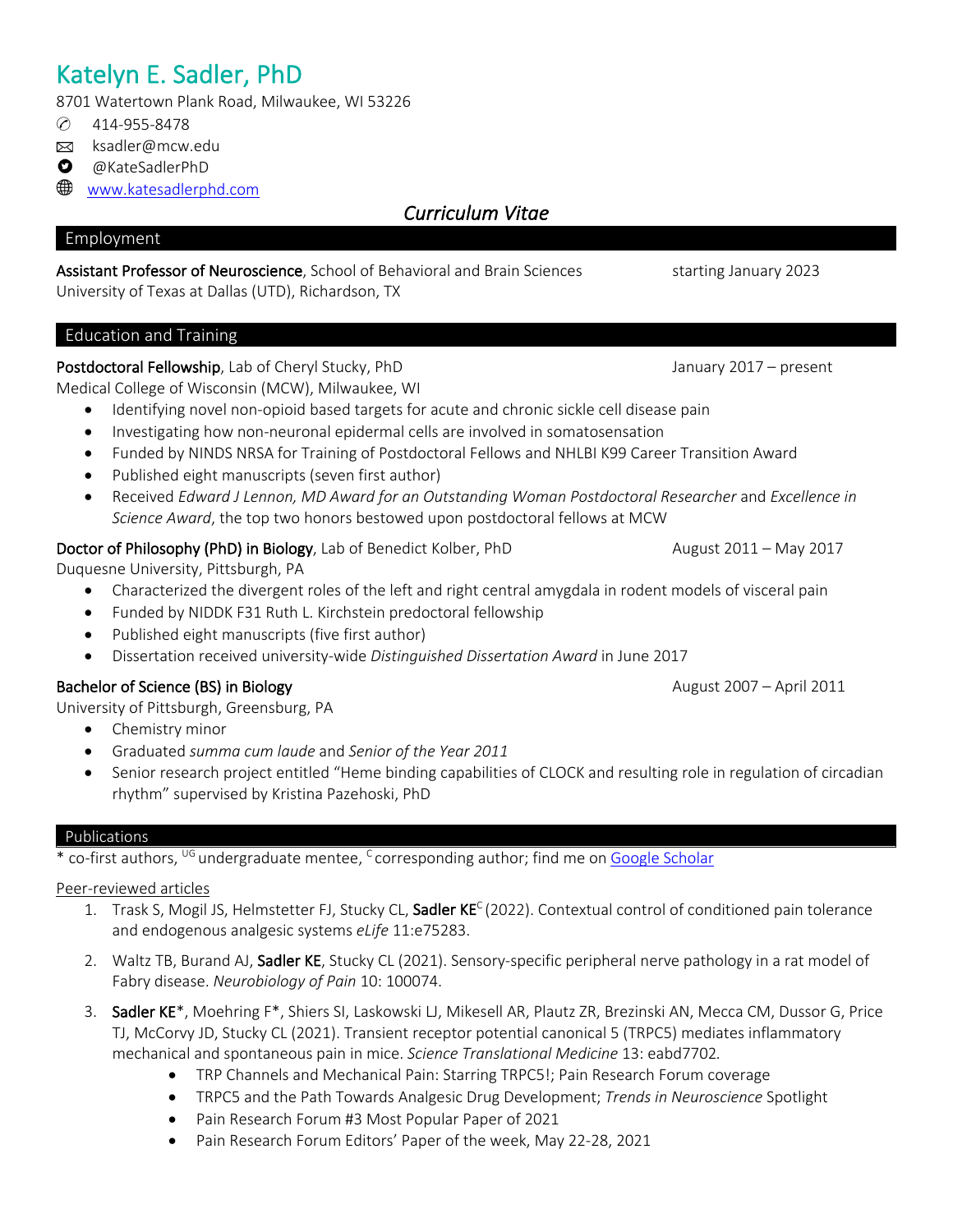- 4. Sadler KE\*, Moehring F\*, Stucky CL (2020). Keratinocytes contribute to normal cold and heat sensation. *eLife* 9: e58625.
	- Keratinocytes keep their cool; *Nature Reviews Neuroscience* In Brief
- 5. Sadler KE, Lewis TR, Waltz TB, Besharse JC, and Stucky CL (2019). Peripheral nerve pathology in sickle cell disease mice. *Pain Reports* 4(4): e765.
- 6. Sadler KE, Langer SN, Menzel AD, Moehring F, Erb AN, Brandow AM, and Stucky CL (2019). Gabapentin alleviates chronic spontaneous pain and acute hypoxia-related pain in a mouse model of sickle cell disease. *British Journal of Haematology* 187(2): 246-260.
- 7. Sadler KE<sup>\*</sup>, Zappia KJ<sup>\*</sup>, Weyer AD, O'Hara C, Langer SN, Hillery CA, and Stucky CL (2018). Chemokine (c-c motif) receptor 2 mediates mechanical and cold hypersensitivity in sickle cell disease. *Pain* 159(8): 1652-1663.
- 8. Sadler KE, Gartland N<sup>UG</sup>, Cavanaugh JE, and Kolber BJ (2017). Central amygdala expression of metabotropic glutamate receptor 5 linked to age-dependent changes in pain sensitivity. *Neurobiol of Aging*. S0197- 4580(17):30131-8.
- 9. Sadler KE, McQuaid NA, Cox AC<sup>UG</sup>, Behun MN, Trouten AM<sup>UG</sup>, and Kolber BJ (2017). Divergent functions of the left and right central amygdala in visceral nociception. *Pain*. 158(4): 747-759.
- 10. Wolz MJ UG, Sadler KE, Long CC, Brenner DS, Kim BS, Gereau RW IV, & Kolber BJ (2016). Post-inflammatory hyperpigmentation following human cold pain testing. *Pain Reports* 1: e569.
- 11. Long CC<sup>UG</sup>, Sadler KE, Kolber BJ. (2016) Hormonal and molecular effects of restraint stress on formalin-induced pain-like behavior in male and female mice. *Physiology and Behavior* 16: 278-285.
- 12. Sadler KE, Stratton JM, Kolber BJ (2014). Urinary bladder distension evoked visceromotor responses as a model for bladder pain. *Journal of Visual Experimentation*. (86), e51413.
- 13. Sadler KE, Stratton JM, DeBerry JJ, Kolber BJ (2013). Optimization of a pain model: effects of body temperature and anesthesia on bladder nociception in mice. *PLoS ONE* 8(11): e79617.
- 14. Crock LW, Kolber BJ, Morgan CD, Sadler KE, Vogt SK, Bruchas MR & Gereau RW IV (2012). Central amygdala mGluR5 in the modulation of visceral pain. *Journal of Neuroscience* 32(41): 14217-26.

### Reviews and book chapters

- 15. Sadler KE, Mogil JS, Stucky CL (2022). Innovations and advances in modeling and measuring pain in animals. *Nature Reviews Neuroscience* 23:70-85.
- 16. Sadler KE, Patitucci TN and Stucky CL. *Ex vivo* skin-teased fiber recordings from tibial nerve. In: Seal R (ed) *Contemporary Approaches to the Study of Pain: from Molecules to Neural Networks,* Springer Nature, New York.
- 17. Sadler KE<sup>c</sup> and Stucky CL (2019). Neuronal transient receptor potential (TRP) channels and noxious sensory detection in sickle cell disease. *Neuroscience Letters* 694: 184-191.
- 18. Sadler KE and Kolber BJ (2016). Urine trouble: Alterations in brain function associated with bladder pain. *Journal of Urology* 196(1): 24-32.

### Preprints and manuscripts in review

19. Moehring F<sup>\*</sup>, Mikesell AR<sup>\*</sup>, Sadler KE, Menzel AD, Stucky CL. Piezo1 mediates keratinocyte mechanotransduction. Posted to BioRxiv on July 19, 2020. In review at *eLife*.

### Commentaries, journal club articles

- 1. Moehring F and Sadler KE<sup>C</sup> (2019) Female specific effects of CGRP suggest limited efficacy of new migraine treatments in males. *Journal of Neuroscience* 39(46): 9062-9064.
- 2. Sadler KE and Stucky CL (2019) Blocking COX-2 for sickle cell pain relief. *Blood* 133 (18): 1924-1925.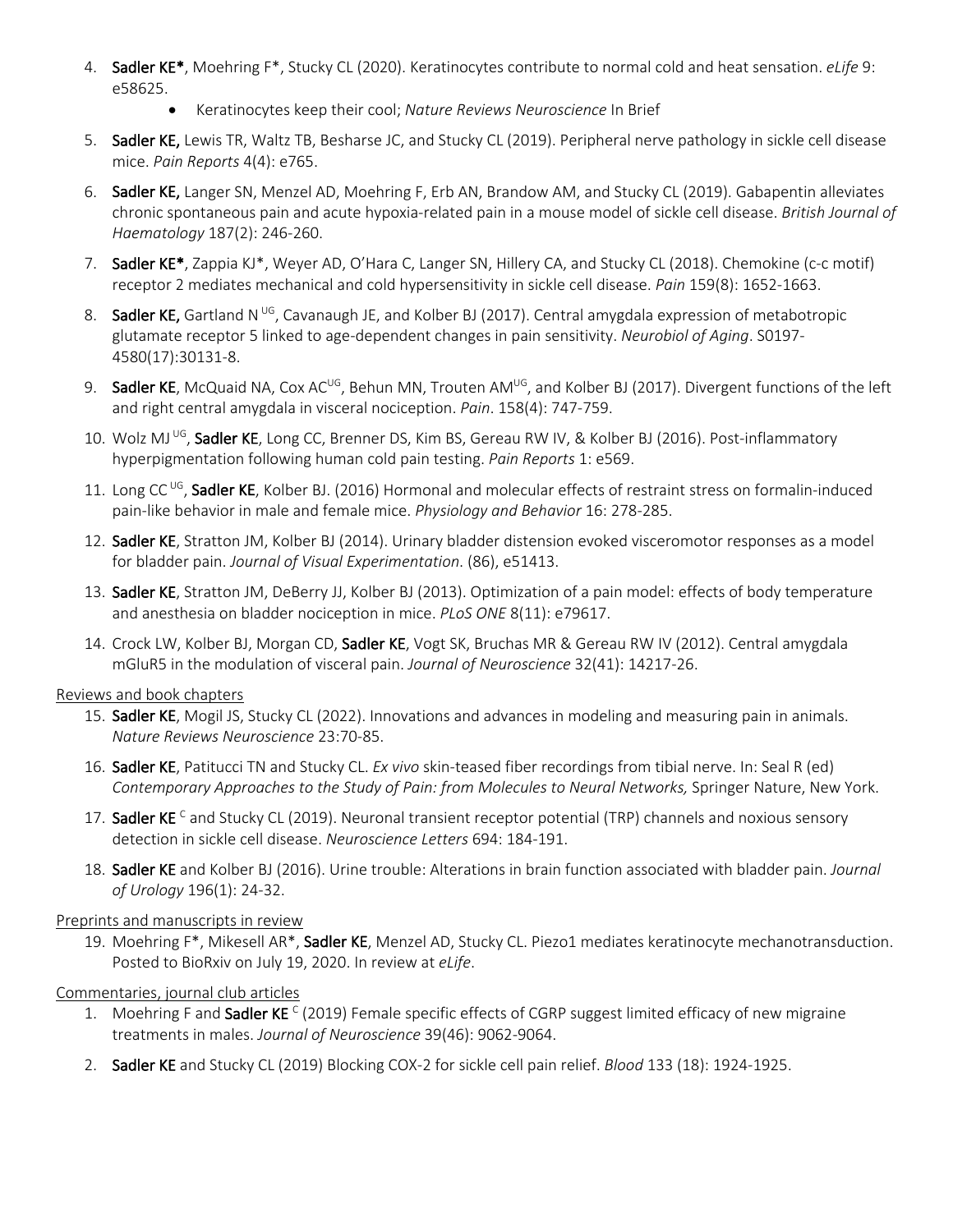| Funding                       |                                                                                                                                                                                                                             |            |
|-------------------------------|-----------------------------------------------------------------------------------------------------------------------------------------------------------------------------------------------------------------------------|------------|
| Current<br>$8/1/21$ – present | NIH Pathway to Independence Award (K99)<br>National Heart, Lung, and Blood Institute, #K99HL155791<br>"Sickle Cell Disease Gut Dysbiosis Effects on CNS Pain Processing"                                                    | \$115,128  |
| Completed                     |                                                                                                                                                                                                                             |            |
| $2018 - 2019$                 | NINDS Ruth L. Kirchstein NRSA for Training of Postdoctoral Fellows (F32)<br>National Institute of Neuronal Diseases and Stroke, #F32NS106789<br>"Fibroblast-to-Neuron Communication in Muscle Pain"                         | \$104, 201 |
| $2016 - 2017$                 | Duquesne University Aging Research and Teaching Consortium Stimulator Grant<br>"Age-Dependent Changes in Amygdala Signaling Responsible for Altered Pain Sensitivity"                                                       | \$2,250    |
| $2014 - 2017$                 | Ruth L. Kirchstein NRSA Predoctoral Fellowship (F31)<br>National Institute of Diabetes and Digestive and Kidney Diseases #F31DK104538<br>"Effects of Central Amygdala Lateralization on Descending Control of Bladder Pain" | \$115, 269 |
| Awards                        |                                                                                                                                                                                                                             |            |
| 2020                          | Warren Alpert Distinguished Scholar Nominee, Medical College of Wisconsin (MCW)                                                                                                                                             |            |
| 2019                          | Edward J Lennon, MD Award for an Outstanding Woman Postdoctoral Researcher, MCW                                                                                                                                             |            |
| 2019                          | Travel Award, MCW Office of Postdoctoral Affairs                                                                                                                                                                            |            |
| 2018                          | Excellence in Science Award, MCW Office of Postdoctoral Affairs                                                                                                                                                             |            |
| 2018                          | Poster Award Winner, 28 <sup>th</sup> Annual Research Day at MCW                                                                                                                                                            |            |
| 2018, 2016                    | Young Investigator Travel Award, American Pain Society                                                                                                                                                                      |            |
| 2017                          | Distinguished Dissertation Award, Duquesne University                                                                                                                                                                       |            |
| 2017                          | Max Mitchell Young Investigator Award Finalist, 12 <sup>th</sup> Annual NIH Pain Consortium Symposium                                                                                                                       |            |
| 2016                          | Young Alumni Leadership Award, University of Pittsburgh at Greensburg                                                                                                                                                       |            |

### Teaching

Carthage College, Kenosha, WI

- Taught "Introduction to Behavioral Neuroscience" (NEU 2100; 4 credit hours) to undergraduate neuroscience and psychology majors (~ 30 students per semester)
- Developed course syllabus, created course materials (*e.g.,* lectures, exams, assignments), held office hours, taught weekly night class

### Instructor and Guest Lecturer **February 2018** – present

Medical College of Wisconsin, Milwaukee, WI

- Co-directed the Neuroscience Doctoral Program Journal Club for second year PhD students (Fall 2020)
- Lectured in Medical Neuroscience course for M1 medical students (Spring 2019, 2020, 2021)

2016 **New Frontiers of Pain Research Travel Award**, University of Alabama at Birmingham

2015 **Best Poster, Duquesne University Department of Biological Sciences Retreat** 

2011 Senior of the Year, University of Pittsburgh at Greensburg

2009-11 University Scholar (top 2.5% of class), University of Pittsburgh 2008-11 **Dean's List**, University of Pittsburgh at Greensburg, 8 semesters

2016 **Best Presentation**, Clinical and Basic Science Data Blitz, 35<sup>th</sup> Annual American Pain Society Meeting 2016 **Outstanding Graduate Student Award**, Department of Biological Science, Duquesne University 2015 Bayer School for Natural and Environmental Sciences Award for Graduate Research Excellence

2011 **Dr. and Mrs. Fred T. Campana Scholarship** (top Biology student), University of Pittsburgh at Greensburg

- Lectured in Fundamentals of Neuroscience course for first year PhD students (Spring 2019, 2020, 2021, 2022)
- Lectured in Graduate Neuroanatomy Lab course for first year PhD students (Spring 2019, 2020)
- Assisted with Foundations in Biomedical Science IV course for first year PhD students (Spring 2020)
- Assisted with Medical Neuroanatomy Lab for M1 medical students (Spring 2019, 2020)

Adjunct Instructor **Sep 2018** – Dec 2019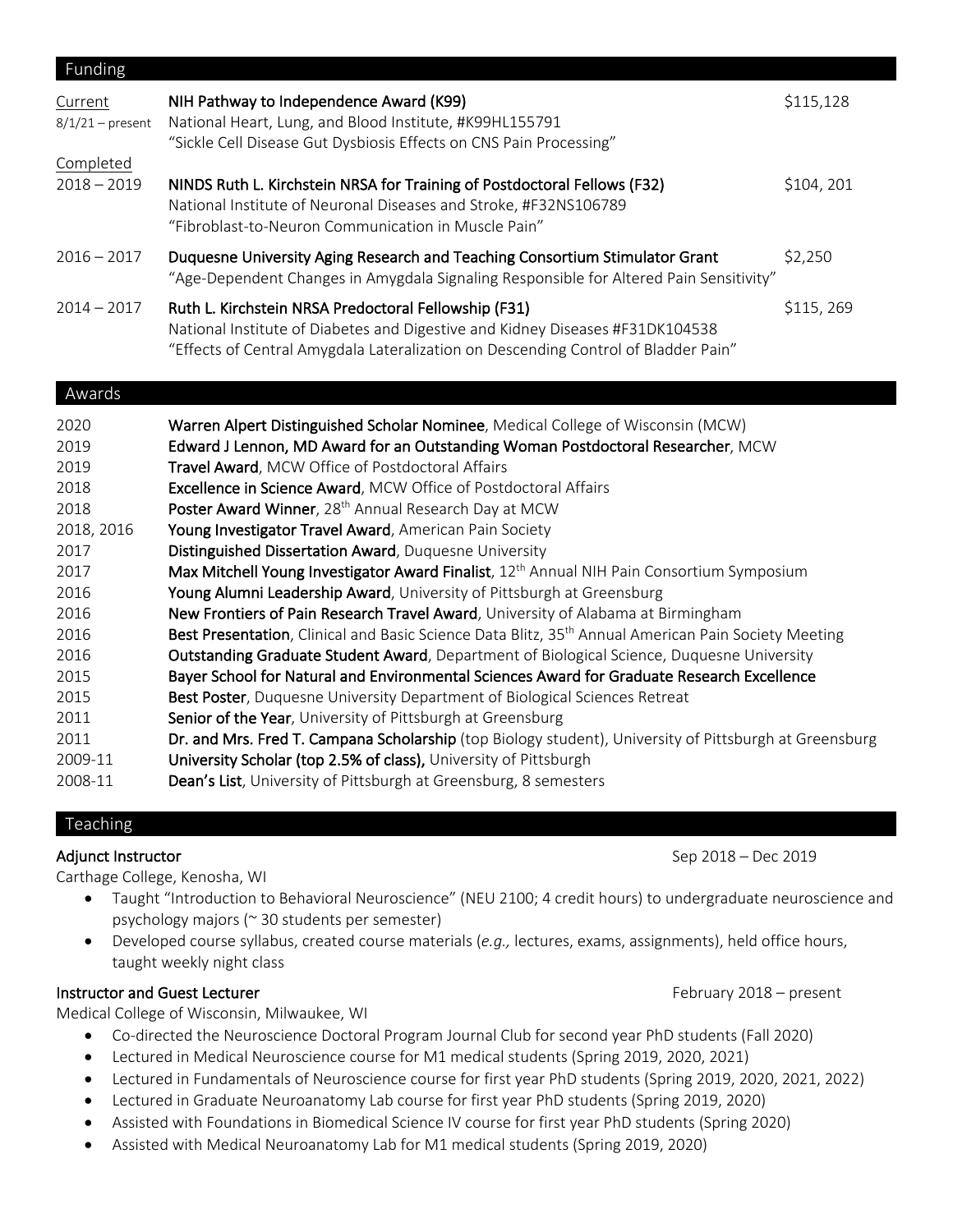Carroll University, Waukesha, WI

• Taught "General Cell Biology Lab" (BIO 120L) to undergraduate biology and health science majors (15 students)

## Advanced and Basic Certificates of University Teaching Awardee March 2016 March 2016

Duquesne University, Pittsburgh, PA

• Received certificates after attending teaching development workshops and developing a portfolio that contained faculty observations, teaching philosophy, example instruction materials, and curated list of professional teaching interactions.

### Guest Lecturer February 2016

Carnegie Mellon University, Pittsburgh, PA

• Developed and presented "Pain and Itch" lecture in Systems Neuroscience (BSC 03-363) course.

Duquesne University, Pittsburgh, PA

- Taught the following biology lab courses to undergraduate students in natural science programs:
	- o Experimental Biology I (BIOL370W; Fall 2013, 2014; 16 students/semester)
	- o Introductory Microbiology (BIOL204; Spring 2014; 48 students/semester)
	- o Biology II Lab (BIOL112; Spring 2012, 2013; 64 students/semester)
	- o Biology I Lab (BIOL111; Fall 2011, 2012; 64 students/semester)
- Prepared class materials, held office hours, graded assignments, and proctored exams for all courses.

### Mentoring

Undergraduate students

| Summer 2019       | Dianise Rodríguez-García (Stucky Lab, U of Puerto Rico $\rightarrow$ PhD student at MCW)                                          |  |  |  |
|-------------------|-----------------------------------------------------------------------------------------------------------------------------------|--|--|--|
| Spring 2018       | Rachel Serio (Stucky Lab, U Wisconsin Milwaukee)                                                                                  |  |  |  |
| Summer 2017       | Christina Mecca (Stucky Lab, U of Scranton $\rightarrow$ PhD student at MCW)                                                      |  |  |  |
| Summer 2016       | Nathan Gartland (Kolber + Cavanaugh Labs, Duquesne $U \rightarrow MD$ student at SUNY Buffalo)                                    |  |  |  |
| $2016 - 2017$     | Abby Cox (Kolber Lab, Duquesne U-> MD student at Pitt)                                                                            |  |  |  |
|                   | Abby was awarded an American Physiological Society Summer Research Fellowship (2016), completed an                                |  |  |  |
|                   | honors thesis project (2017), and won the Outstanding Scholarship Award from the Office of the Provost                            |  |  |  |
|                   | (2016)                                                                                                                            |  |  |  |
| Summer 2015       | <b>Kara Jones</b> (Kolber Lab, Duquesne $U \rightarrow MD$ student at West Virginia U)                                            |  |  |  |
| $2015 - 2017$     | Youstina Seliman (Kolber Lab, Duquesne U)                                                                                         |  |  |  |
| $2014 - 2015$     | Allison Trouten (Kolber Lab, Duquesne $\cup \rightarrow MS$ from Case Western $\cup \rightarrow PhD$ student at U South Carolina) |  |  |  |
| $2013 - 2015$     | <b>Rani Rajaram</b> (Kolber Lab, Duquesne $U \rightarrow MD$ from Temple U)                                                       |  |  |  |
| $2013 - 2015$     | <b>Melissa Wolz</b> (Kolber Lab, Duquesne $U \rightarrow MD$ from West Virginia U)                                                |  |  |  |
|                   | Missy published a first author paper as an undergraduate (2016)                                                                   |  |  |  |
| $2013 - 2015$     | <b>Caela Long</b> (Kolber Lab, Duquesne $U \rightarrow PhD$ student at U Penn)                                                    |  |  |  |
|                   | Caela published a first author paper as an undergraduate (2016) and was selected to give an oral                                  |  |  |  |
|                   | presentation at the Duquesne University Undergraduate Research Symposium (2013)                                                   |  |  |  |
| $2012 - 2013$     | Devon Burkholder (Kolber Lab, Duquesne U)                                                                                         |  |  |  |
| $2011 - 2013$     | <b>Jared Stratton</b> (Kolber Lab, Duquesne $U \rightarrow MS$ from Thomas Jefferson U)                                           |  |  |  |
| Graduate students |                                                                                                                                   |  |  |  |
|                   | 2021 – present Alex Mikesell (Stucky Lab, MCW)                                                                                    |  |  |  |
| Fall 2021         | Emma Bonniwell (Stucky Lab rotation, MCW)                                                                                         |  |  |  |
| Fall 2019         | Christina Mecca (Stucky Lab rotation, MCW)                                                                                        |  |  |  |
| Spring 2019       | Kayla Schwartz (Stucky Lab rotation, MCW $\rightarrow$ MS from MCW)                                                               |  |  |  |
| <b>Fall 2018</b>  | Sarah Timmler (Stucky Lab rotation, MCW)                                                                                          |  |  |  |
| Spring 2018       | Ben O'Brien (Stucky Lab rotation, MCW)                                                                                            |  |  |  |
| Spring 2018       | Ashley Erb (Stucky Lab rotation, MCW)                                                                                             |  |  |  |
| Fall 2017         | Rebecca Slick (Stucky Lab rotation, MCW)                                                                                          |  |  |  |
| Fall 2016         | Heather Allen (Kolber Lab rotation, Duquesne U)                                                                                   |  |  |  |
|                   |                                                                                                                                   |  |  |  |

Teaching Assistant **August 2011** – December 2014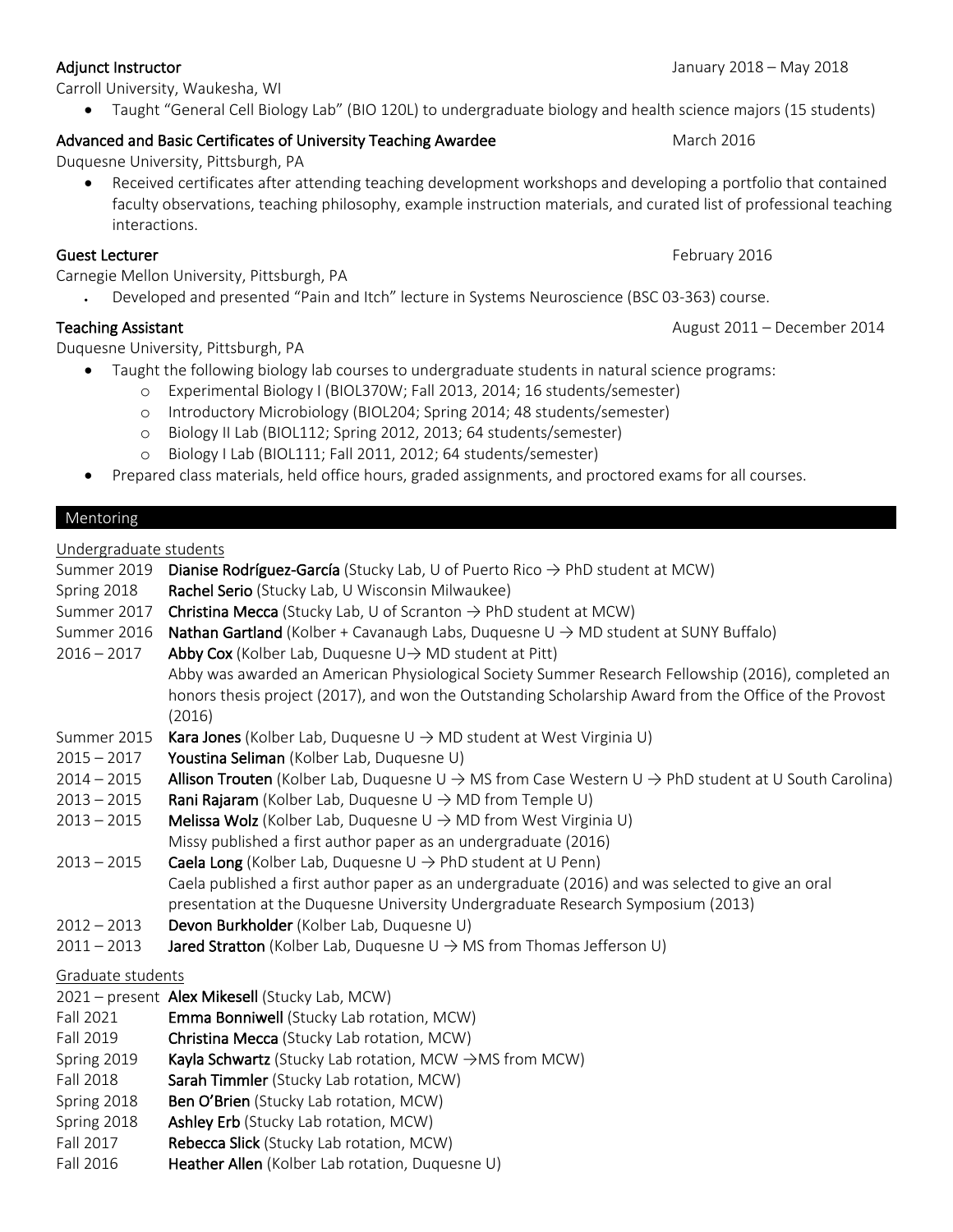Summer 2018 Tyler Waltz (Stucky Lab, MCW Medical Student Summer Research Program)

### National/International Talks

7 additional intramural talks given between 2010-2022. Talks grouped by topic:

### *Gut microbiome and pain*

1. "Gut feelings: How the microbiome modulates chronic pain." Seminar at the University of Texas at Dallas, Department of Neuroscience, December 17, 2021.

### *Neurobiology of sickle cell disease pain*

- 2. "Identification of novel chronic pain targets using sickle cell disease mice."
	- i. Seminar at University of Iowa, Department of Neuroscience and Pharmacology, January 27, 2022.
	- ii. Seminar at Penn State University, Department of Biology, December 2, 2021.
	- iii. Seminar at University of Minnesota, Department of Anesthesiology, October 6, 2021.
	- iv. Seminar at Cincinnati Children's Hospital, Department of Anesthesia, September 30, 2021.
	- v. Seminar at Saint Louis University, Department of Pharmacology and Physiology, September 16, 2021.
	- vi. Seminar at Medical College of Wisconsin, Department of Cell Biology, Neurobiology & Anatomy, September 2, 2021.
	- vii. Seminar at University of Texas at Dallas, Department of Neuroscience, August 26, 2021.
- 3. "Leveraging transgenic sickle cell disease mice to identify novel pain targets." Virtual talk at University of Kansas Medical Center, Department of Anatomy and Cell Biology, January 21, 2021.
- 4. "TRPC5 mediates inflammatory mechanical pain." Virtual talk at Pain 2020 meeting, November 13, 2020.
- 5. "Translational models for investigation of non-opioid based pain therapies for sickle cell disease." Presentation at the American Pain Society Annual Meeting, Milwaukee, WI, April 4, 2019. *Chaired session that included this talk.*
- 6. "Non-opioid based therapies for sickle cell disease pain: lessons from mouse models". Presentation at the Inaugural Pain Research Day, Medical College of Wisconsin, Milwaukee, WI, October 16, 2018.
- 7. "Go with the (sometimes blocked) flow: circulating metabolites drive chronic sickle cell disease pain." Presentation at the North American Pain School, Montebello, Quebec, June 25, 2018.
- 8. "Lipid signaling in sickle cell disease pain." Data blitz presentation at the Pain Mechanisms and Therapeutics Conference, Taormina, Sicily, June 3-8, 2018.
- 9. "Chemokine receptor 2 (CCR2) mediates mechanical and cold hypersensitivity in sickle cell disease pain" Selected as a Max Mitchell Junior Investigator Award Finalist at the 2017 NIH Pain Consortium Symposium, Bethesda, MD, May 31, 2017.

### *Role of keratinocytes in somatosensation*

- 10. "The role of keratinocytes in heat transduction, cold transduction, and mechanotransduction." Digital webinar hosted by the Pain Research Forum, August 17, 2020.
- 11. "Mammalian keratinocytes detect and relay environmental cold signals." Presentation at the Midwest Regional Pain Interest Group Meeting in Kansas City, KS, August 10, 2019.

### *Amygdala modulation of pain*

- 12. "Opposing roles of the left and right central amygdala in bladder pain modulation." Data blitz presentation at the American Pain Society Annual Meeting, Austin, TX, May 11, 2016. *Won top presentation award.*
- *13.* "Cerebral Lateralization of Bladder Pain Processing." Presentation at Duquesne University Biological Sciences Retreat at Pymatuning Laboratory of Ecology, Linesville, PA, August 22, 2015. *Won top prize for oral presentation.*

### Select Poster Abstracts

48 abstracts accepted between 2010 and 2022; only listing presentations for which I was the presenting author:

- 1. Trask S, Mogil J, Helmstetter F, Stucky C, Sadler K (2021). Contextual control of conditioned pain tolerance and endogenous analgesic systems. Poster presented at the Annual Meeting of the Society for Neuroscience. November 13-17.
- 2. Sadler K, Moehring F, Stucky C (2019). TRPC5 is required for mechanical hypersensitivity in inflammatory pain models. Poster presented at the Annual Meeting of the Society for Neuroscience in Chicago, IL, October 19-23.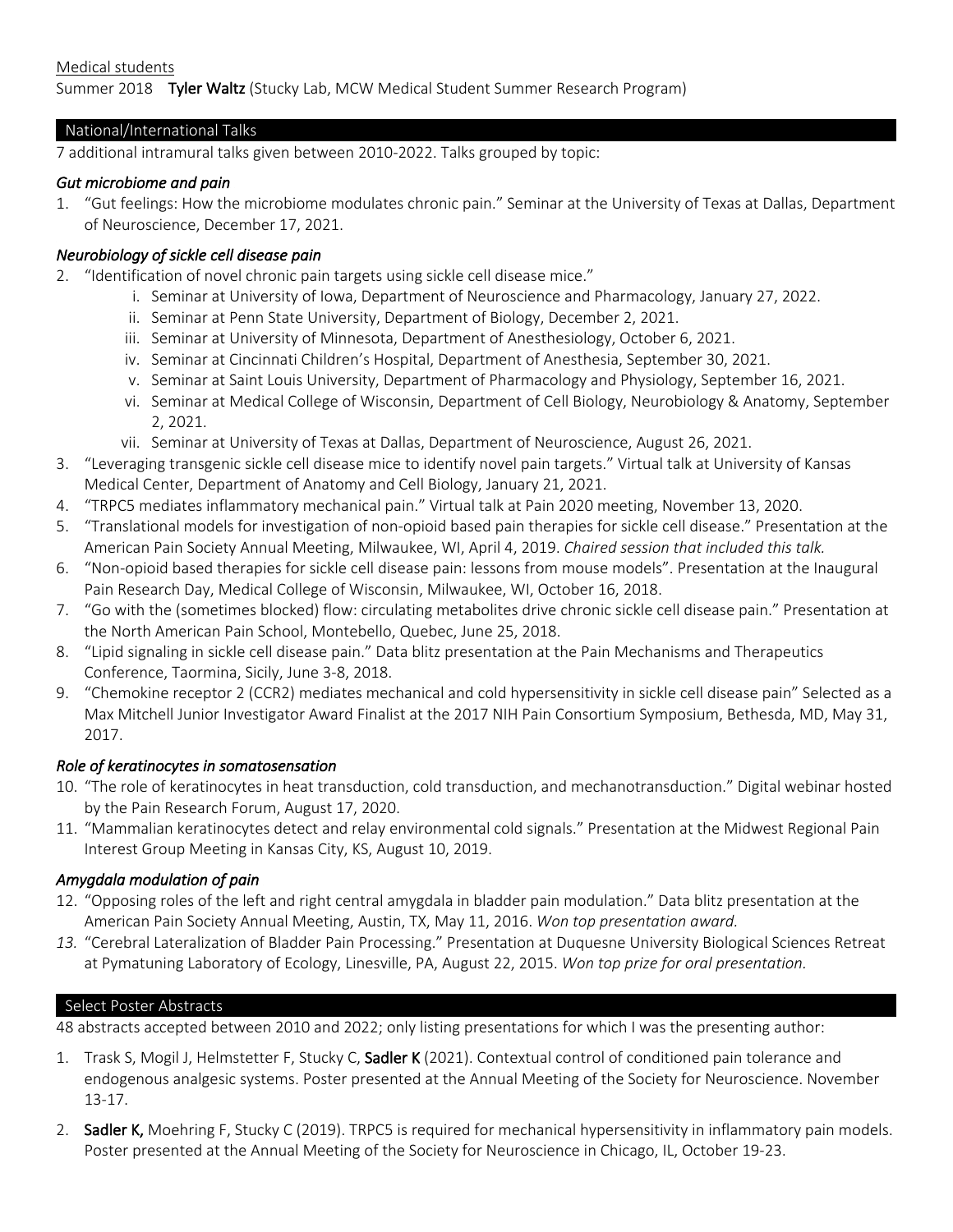- 3. Sadler K, Zappia K, Weyer A, O'Hara C, Hillery C, Stucky C (2018, 2017). Chemokine receptor 2 (CCR2) mediates mechanical and cold hypersensitivity in sickle cell disease pain. Poster presented at:
	- i. American Pain Society Scientific Summit in Anaheim, CA
	- ii. 12th Annual NIH Pain Consortium Symposium in Bethesda, MD
	- iii. Annual Meeting of the Society for Neuroscience in Washington DC
	- iv. 27th Annual Graduate School Research Poster Session at the Medical College of Wisconsin
- 4. Sadler K, Kolber B (2016, 2015). Divergent roles of the left and right central amygdala in visceral pain modulation. Poster presented at:
	- i. New Frontiers of Pain Research in the 21st Century meeting at The University of Alabama at Birmingham
	- ii. 2016 American Pain Society Annual Meeting in Austin, TX
	- iii. Annual Meeting of Society for Neuroscience in Chicago, IL,
	- iv. Center for Neuroscience at the University of Pittsburgh (CNUP) Annual Retreat in Wheeling, WV
	- v. Duquesne University Department of Biological Sciences Annual Retreat in Linesville, PA
	- vi. Overcoming Barriers to the Translation of Pain Research Conference at University of Pittsburgh
- 5. Sadler K, Stratton J<sup>UG</sup>, Kolber B (2013). Effects of body temperature and isoflurane induction on urinary bladder distention. Poster presented at:
	- i. Society for Neuroscience Annual Meeting, San Diego, CA
	- ii. Midwest Regional Pain Interest Group Meeting, Cincinnati, OH

### Service

| 2021, 2020    | Moderator and organizer, MCW Postdoctoral Research Symposium                                                           |
|---------------|------------------------------------------------------------------------------------------------------------------------|
| 2021          | Co-organizer, Society for Neuroscience Somatosensation and Pain Pub Quiz social                                        |
| 2020          | Moderator and organizer, US-ASP webinar series "Lost in Translation: Current state of preclinical pain                 |
|               | manipulations and measures"                                                                                            |
| $2020 - 2021$ | Organizer, Pain Journal Club at MCW                                                                                    |
| 2020          | Panelist, MCW Spotlight on Science: NIH Fellowship Writing                                                             |
|               | 2019 – present Ad hoc reviewer for Pain, Neurobiology of Pain, Pain Medicine, Current Opinion in Physiology            |
| 2019          | Moderator, Midwest Regional Pain Interest Group Meeting, U Kansas Med Center                                           |
| 2019          | Judge, MCW SPUR/DSHREP Research Symposium                                                                              |
| 2019          | Social Media Champions Captain, American Pain Society Annual Meeting                                                   |
| 2018, 2019    | Planning committee, Incoming Neuroscience PhD Student Bootcamp, MCW + Marquette U                                      |
|               | 2017 – present Postdoctoral Representative, MCW CBNA faculty meetings                                                  |
| 2015          | Organizer, Inaugural Department of Biological Sciences Annual Retreat at Duquesne                                      |
| $2014 - 2016$ | Judge, PA Junior Academy of Science Regional Competition, Pittsburgh, PA                                               |
| $2014 - 2016$ | Graduate Student Representative, Duquesne U. Biology Department faculty meetings                                       |
| 2014          | Moderator, Duquesne University Undergraduate Research Ethics Forum                                                     |
|               | 2012 – present Ad hoc co-reviewer with Dr. Cheryl Stucky or Dr. Benedict Kolber for Nature, Nature Neuroscience, Pain, |
|               | Nature Medicine, eLife, Journal of Neuroscience, Science Translational Medicine, Journal of Pain, Blood,               |
|               | Blood Advances, Journal of Neurophysiology, Current Urology, Current Drug Targets, European Journal of                 |
|               | Pain, PLoS ONE, and Frontiers in Neuroscience                                                                          |
|               |                                                                                                                        |

### Affiliations

|               | 2020 – present Member, US-Association for the Study of Pain                  |
|---------------|------------------------------------------------------------------------------|
|               | 2020 - 2021 Member, MCW Postdoctoral Advisory Committee                      |
|               | 2018 – present Member, International Association for the Study of Pain       |
|               | 2018 – present Associate Member, MCW Neuroscience Research Center            |
| 2014 – 2019   | <b>Member, American Pain Society</b>                                         |
| $2013 - 2014$ | President, Duquesne Graduate Student Organization of the Biological Sciences |
| 2012-2013     | Historian, Duquesne Graduate Student Organization of the Biological Sciences |
|               |                                                                              |

2012 – present Member, Society for Neuroscience